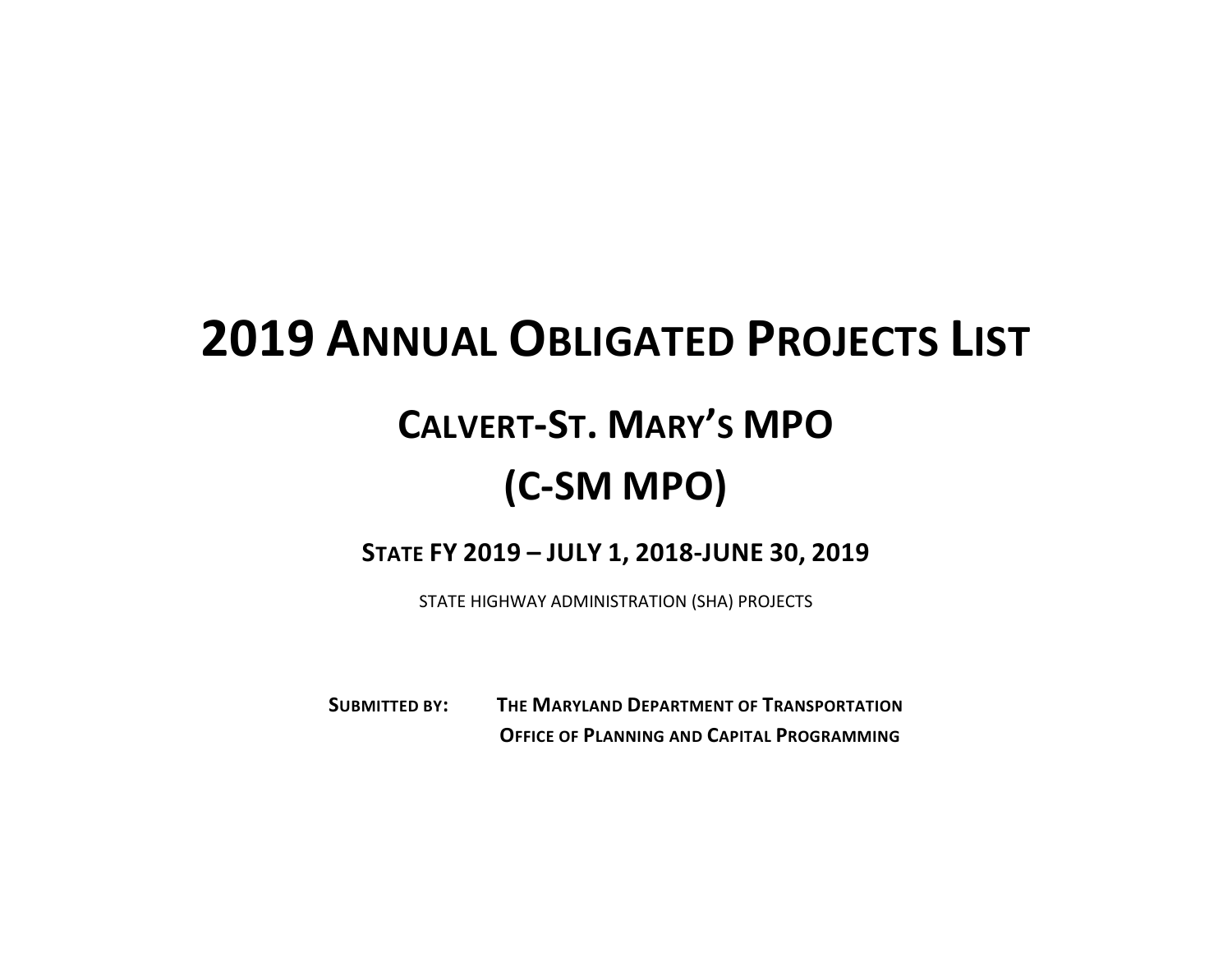| Route  | Federal #/<br><b>FAP</b>                               | Contract# | <b>Project Description</b>                          | <b>Fed Obligations</b> | <b>Appr Code/</b><br><b>Fund Type</b> | <b>Oblig</b><br>Date | <b>TIP/STIP Reference</b>    |
|--------|--------------------------------------------------------|-----------|-----------------------------------------------------|------------------------|---------------------------------------|----------------------|------------------------------|
|        | <b>Bridge Replacement and Rehabilitation (Fund 80)</b> |           |                                                     |                        |                                       |                      |                              |
|        | 2661004                                                | CA3785180 | HALLOWING POINT RD BRIDGE 0400800                   | $(816, 312.06)$ L1CE   |                                       |                      | 10/16/2018 C-SMMPO A-2018-04 |
|        | 1211032                                                | CA4805180 | BRIDGE 04011 OVER FISHING CREEK                     | 1,000,000.00 M240      |                                       |                      | 7/25/2018 C-SMMPO A-2018-04  |
| MD 261 | 1211032                                                | CA480B51  | BRIDGE 04011 OVER FISHING CREEK                     | 150,000.00 M240        |                                       |                      | 4/10/2019 C-SMMPO A-2018-04  |
| MD 261 | 1211032                                                | CA480B51  | BRIDGE 04011 OVER FISHING CREEK                     | 681,414.34 M24E        |                                       |                      | 12/4/2018 C-SMMPO A-2018-04  |
| MD 261 | 1211032                                                | CA480B51  | BRIDGE 04011 OVER FISHING CREEK                     | 946,505.34 M240        |                                       |                      | 12/4/2018 C-SMMPO A-2018-04  |
| MD 261 | 1211032                                                | CA480D51  | BRIDGE 04011 OVER FISHING CREEK                     | 250,000.00 M24E        |                                       |                      | 4/10/2019 C-SMMPO A-2018-04  |
| MD 261 | 1211032                                                | CA480D51  | BRIDGE 04011 OVER FISHING CREEK                     | 259,206.14 M24E        |                                       |                      | 5/8/2019 C-SMMPO A-2018-04   |
|        | 1225010                                                | SM3665180 | BRIDGE 1800800 OVER EASTERN BRANCH                  | 147,662.57 Z232        |                                       |                      | 10/26/2018 C-SMMPO A-2018-04 |
|        |                                                        |           |                                                     |                        |                                       |                      |                              |
|        |                                                        |           | <b>Dridge Benlacement and Behabilitation Total:</b> | <u>CAR 176 22</u>      |                                       |                      |                              |

|                 |         | <b>Environmental Projects (Funds 24, 25, 26, 74 and 88)</b> |                                      |                   |                        |                                                 |
|-----------------|---------|-------------------------------------------------------------|--------------------------------------|-------------------|------------------------|-------------------------------------------------|
| MD <sub>5</sub> | 0272102 | <b>SM193B21</b>                                             | IMD 5 PEDESTRIAN AND BICYCLE TRAIL   | 75.954.00 Z303    |                        | 8/21/2018 C-SMMPO A-2018-01                     |
|                 |         |                                                             |                                      |                   |                        | Project cannot be identified based on available |
|                 | 0003341 | SM3835225                                                   | <b>ITHREE NOTCH TRAIL</b>            | $(1.631.00)$ L22E | 10/26/2018 information |                                                 |
|                 |         |                                                             | <b>Environmental Projects Total:</b> | 74,323.00         |                        |                                                 |

|        | Major Projects (Funds 70, 71, 72 and 73) |          |                                               |                   |                  |  |
|--------|------------------------------------------|----------|-----------------------------------------------|-------------------|------------------|--|
| MD0005 | 1225011                                  | SM774B31 | <b>ICAMP BROWN RD S TO POINT LOOKOUT PARK</b> | (275,400.80) Z232 | 4/24/2019 SM7741 |  |
|        |                                          |          | <b>Maior Projects Total:</b>                  | (275,400.80)      |                  |  |

|        |         | <b>Resurfacing &amp; Rehabilitation (Fund 77)</b> |                                                |                 |  |                            |
|--------|---------|---------------------------------------------------|------------------------------------------------|-----------------|--|----------------------------|
| MD0002 | 2591084 | CA489B51                                          | COSTER MILL BR RD TO CA CLIFF PKWY&MD264       | 500,000.00 Z001 |  | 2/7/2019 C-SMMPO A-2018-03 |
|        |         |                                                   | <b>Resurfacing &amp; Rehabilitation Total:</b> | 500,000.00      |  |                            |

|                 |         | Safety and Spot Improvements (Funds 23, 27, 30, 32, 33, 75, 76, 79, 85 and 87) |                                            |                |  |                              |
|-----------------|---------|--------------------------------------------------------------------------------|--------------------------------------------|----------------|--|------------------------------|
| MD <sub>2</sub> | 1189009 | CA382B51                                                                       | <b>IINTERSECTION AT MOUNT HARMONY ROAD</b> | 79.004.01 MS30 |  | 11/26/2018 C-SMMPO A-2018-02 |
| MD <sub>4</sub> | 2591082 | <b>SM216B51</b>                                                                | IMD 235 TO PATUXENT BOULEVARD              | $(0.01)$ M001  |  | 12/11/2018 C-SMMPO A-2018-02 |
| MD <sub>4</sub> | 2591082 | <b>SM216B51</b>                                                                | IMD 235 TO PATUXENT BOULEVARD              | 50.474.00 M001 |  | 12/4/2018 C-SMMPO A-2018-02  |
|                 |         |                                                                                | <b>Safety and Spot Improvements Total:</b> | 129,478.00     |  |                              |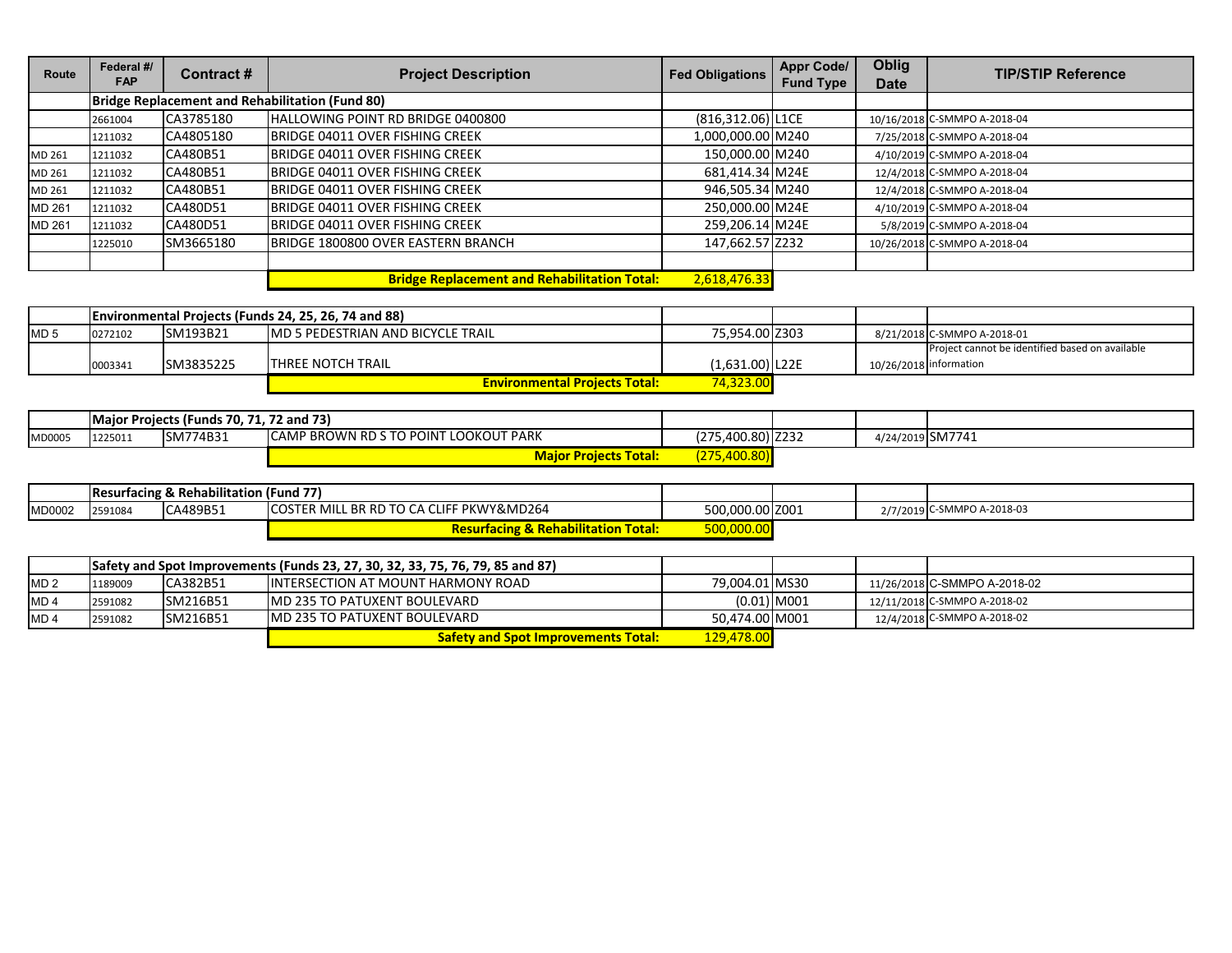MARYLAND TRANSIT ADMINISTRATION (MTA) PROJECTS